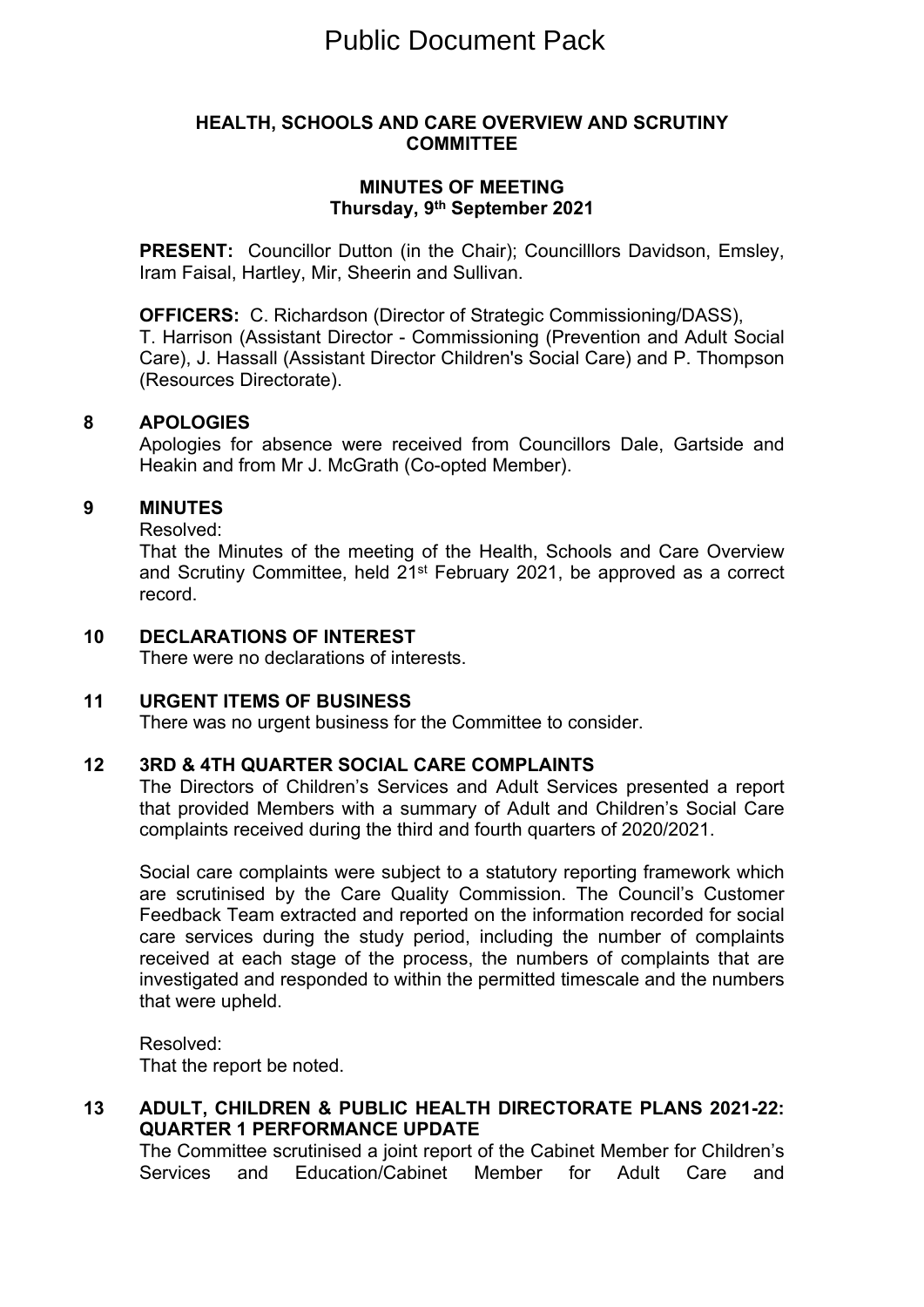Wellbeing/Director of Children's Services/Director of Commissioning/Director of Public Health, which set out progress towards achievement of the targets contained in the Adult Care Directorate Plan 2021/2022, Children's Services Directorate Plan 2021/2022 and Public Health Directorate Plan 2021/2022.

In Adult Care Services 75% (9) of the actions included in the 2021/2022 Directorate Plan were ongoing. 25% (3) actions were now complete. The chart, detailed in the report, showed the overall performance of the Directorate in meeting its plan targets at the end of Quarter 1  $(30<sup>th</sup>$  June 2021).

In Children's Services 88% (14) of the actions included in the 2021/2022 Directorate Plan were ongoing. One action was not fully complete and the action due date had since passed; a further action had also been completed. The chart, detailed in the report, showed the overall performance of the Directorate in meeting its plan targets at the end of Quarter 1  $(30<sup>th</sup>$  June 2021).

In the Public Health Service 80% (12) of the actions included in the 2021/2022 Directorate Plan were ongoing. 20% (3) actions were not fully completed and the action due date had since passed. The chart, detailed in the report, showed the overall performance of the Directorate in meeting its plan targets at the end of Quarter 1 (30<sup>th</sup> June 2021).

Resolved: That the report be noted.

# **14 ESTABLISHMENT OF SHADOW SYSTEM BOARD**

The Committee scrutinised a report of the Director of Strategic Commissioning/DASS, which set the context for the establishment of the Shadow System Board. It described the subsequent requirements for the current governance arrangements, including the Strategic Place Board, the Clinical Commissioning Group Governing Body and the Integrated Commissioning Board and set out a series of recommendations that were required to establish the Shadow System Board from October 2021.

In November 2020 "Integrating Care: Next steps to building strong and effective integrated care systems across England" and subsequent White Paper published in February 2021, set out proposals to: Improve population health and healthcare; Tackle unequal outcomes and access; Enhance productivity and value for money; and help to support broader social and economic development

One of the key elements outlined was the "Principle of Subsidiarity" which described the requirement for more functions and resources to be devolved from national and regional levels to local systems to ensure that: decisions were taken closer to communities; here was collaboration between partners in a place; and that there was collaboration between providers